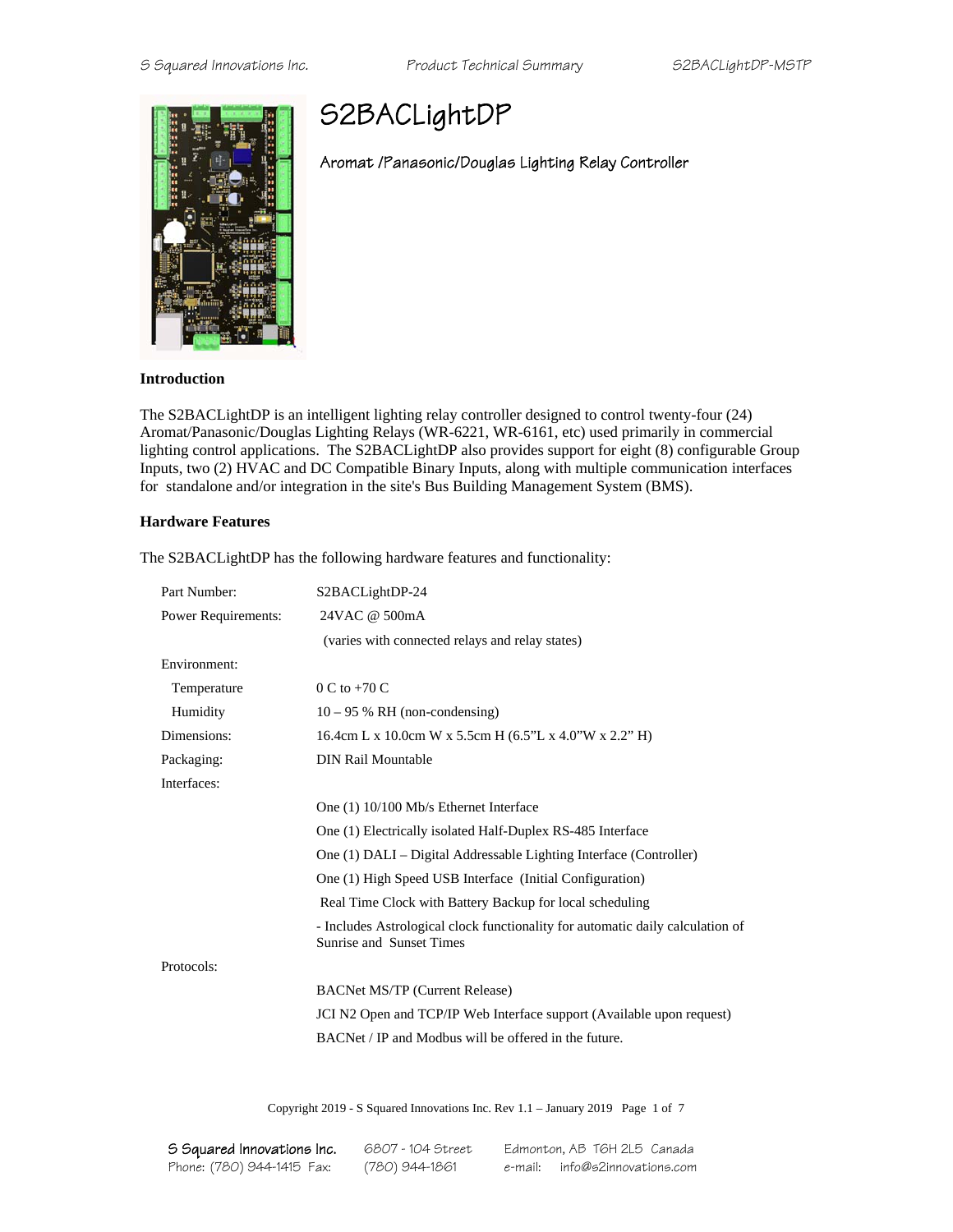| Electrical:                 |                                                                                                            |  |  |
|-----------------------------|------------------------------------------------------------------------------------------------------------|--|--|
| Outputs:                    | Twenty-four (24) 2-Wire Pulse Relays with associated LED Status Display                                    |  |  |
|                             | Outputs are sequentially switched to minimize in-rush load current(s)                                      |  |  |
| <b>Supported Relays:</b>    | Douglas Lighting/Aromat WR-6221, WR-6161, or equivalent                                                    |  |  |
| Inputs:                     | Each Input has a Programmable Group or Zone which allows control of one<br>or more of the 24 Relay Outputs |  |  |
|                             | Eight (8) 2-wire Douglas Lighting WR-8xxx or compatible Switch Inputs                                      |  |  |
|                             | Two (2) Binary Inputs (12-24V AC/DC or dry contact)                                                        |  |  |
|                             | programmable as Maintained, Momentary On or Off                                                            |  |  |
|                             | One (1) On-board User configurable switch                                                                  |  |  |
|                             | Default Configuration is for Master Relay Toggle On/Off                                                    |  |  |
| <b>Building Automation:</b> | Thirty-Two (32) Binary Values (BV)                                                                         |  |  |
|                             | (One BV per Relay and Group Input)                                                                         |  |  |
|                             | Twenty-four (24) Multi-State Inputs (MSI)                                                                  |  |  |
|                             | (One MSI per Relay)                                                                                        |  |  |
|                             | Eight $(10)$ Binary Inputs $(BI)$                                                                          |  |  |
|                             | (One BI per Group and Hardware Inputs)                                                                     |  |  |
|                             | Additional Objects can be added upon request                                                               |  |  |

Copyright 2019 - S Squared Innovations Inc. Rev 1.1 – January 2019 Page 2 of 7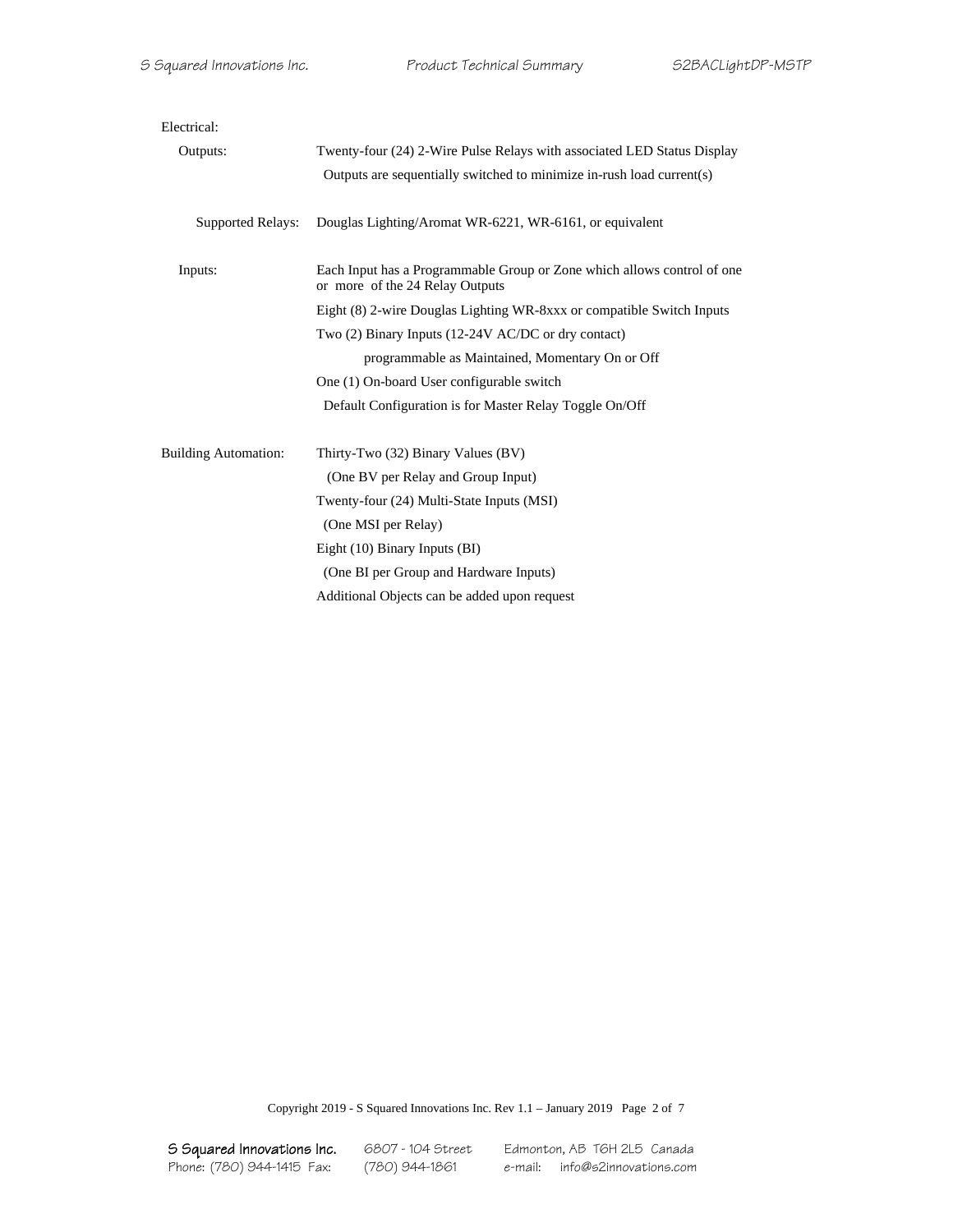| <b>S2BACLightDP - Bacnet Object Map</b> |  |  |  |
|-----------------------------------------|--|--|--|
|                                         |  |  |  |

| Object           | Name           | <b>Type</b>   | Values                                   |
|------------------|----------------|---------------|------------------------------------------|
| BI <sub>0</sub>  | Group_Status01 | <b>Binary</b> | $0 = \text{Off}, 1 = \text{On}$          |
| BI <sub>1</sub>  | Group_Status02 | <b>Binary</b> | $0 = \text{Off}, 1 = \text{On}$          |
| B <sub>12</sub>  | Group_Status03 | <b>Binary</b> | $0 = \text{Off}, 1 = \text{On}$          |
| BI <sub>3</sub>  | Group_Status04 | <b>Binary</b> | $0 = \text{Off}, 1 = \text{On}$          |
| BI4              | Group_Status05 | <b>Binary</b> | $0 = \text{Off}, 1 = \text{On}$          |
| BI <sub>5</sub>  | Group_Status06 | <b>Binary</b> | $0 = \text{Off}, 1 = \text{On}$          |
| BI <sub>6</sub>  | Group_Status07 | Binary        | $0 = \text{Off}, 1 = \text{On}$          |
| BI <sub>7</sub>  | Group_Status08 | <b>Binary</b> | $0 = \text{Off}, 1 = \text{On}$          |
|                  |                |               |                                          |
| BI <sub>8</sub>  | <b>BI-00</b>   | <b>Binary</b> | $0 = \text{Off}, 1 = \text{On}$          |
| BI <sub>9</sub>  | <b>BI-01</b>   | <b>Binary</b> | $0 = \text{Off}, 1 = \text{On}$          |
|                  |                |               |                                          |
| BV <sub>0</sub>  | Relay01        | <b>Binary</b> | $0 = \text{Off}, 1 = \text{On}$          |
| BV <sub>1</sub>  | Relay02        | <b>Binary</b> | $0 = \text{Off}, 1 = \text{On}$          |
| BV <sub>2</sub>  | Relay03        | <b>Binary</b> | $0 = \text{Off}, 1 = \text{On}$          |
| BV <sub>3</sub>  | Relay04        | <b>Binary</b> | $0 = \text{Off}, 1 = \text{On}$          |
| BV4              | Relay05        | Binary        | $0 = \text{Off}, 1 = \text{On}$          |
| BV <sub>5</sub>  | Relay06        | <b>Binary</b> | $0 = \text{Off}, 1 = \text{On}$          |
| BV <sub>6</sub>  | Relay07        | <b>Binary</b> | $0 = \text{Off}, 1 = \text{On}$          |
| BV7              | Relay08        | <b>Binary</b> | $0 = \text{Off}, 1 = \text{On}$          |
| BV <sub>8</sub>  | Relay09        | Binary        | $0 = \text{Off}, 1 = \text{On}$          |
| BV <sub>9</sub>  | Relay10        | <b>Binary</b> | $0 = \text{Off}, 1 = \text{On}$          |
| <b>BV10</b>      | Relay11        | Binary        | $0 = \text{Off}, 1 = \text{On}$          |
| <b>BV11</b>      | Relay12        | <b>Binary</b> | $0 = \text{Off}, 1 = \text{On}$          |
| <b>BV12</b>      | Relay13        | <b>Binary</b> | $0 = \text{Off}, 1 = \text{On}$          |
| <b>BV13</b>      | Relay14        | <b>Binary</b> | $0 = \text{Off}, 1 = \text{On}$          |
| <b>BV14</b>      | Relay15        | Binary        | $0 = \text{Off}, 1 = \text{On}$          |
| <b>BV15</b>      | Relay16        | <b>Binary</b> | $0 = \text{Off}, 1 = \text{On}$          |
| <b>BV16</b>      | Relay17        | Binary        | $0 = \text{Off}, 1 = \text{On}$          |
| <b>BV17</b>      | Relay18        | <b>Binary</b> | $0 = \text{Off}, 1 = \text{On}$          |
| <b>BV18</b>      | Relay19        | Binary        | $0 = \text{Off}, 1 = \text{On}$          |
| <b>BV19</b>      | Relay20        | <b>Binary</b> | $0 = \text{Off}, 1 = \text{On}$          |
| <b>BV20</b>      | Relay21        | <b>Binary</b> | $0 = \text{Off}, 1 = \text{On}$          |
| <b>BV21</b>      | Relay22        | <b>Binary</b> | $0 = \text{Off}, 1 = \text{On}$          |
| <b>BV22</b>      | Relay23        | Binary        | $0 = \text{Off}, 1 = \text{On}$          |
| <b>BV23</b>      | Relay24        | <b>Binary</b> | $0 = \text{Off}, 1 = \text{On}$          |
|                  |                |               |                                          |
| <b>BV24</b>      | Group01        | <b>Binary</b> | $0 = \text{Off}, 1 = \text{On}$          |
| BV25             | Group02        | Binary        | $0 = \text{Off}, 1 = \text{On}$          |
| <b>BV26</b>      | Group03        | <b>Binary</b> | $0 = \text{Off}, 1 = \text{On}$          |
| <b>BV27</b>      | Group04        | Binary        | $0 = \text{Off}, 1 = \text{On}$          |
| <b>BV28</b>      | Group05        | <b>Binary</b> | $0 = \text{Off}, 1 = \text{On}$          |
| <b>BV29</b>      | Group06        | <b>Binary</b> | $0 = \text{Off}, 1 = \text{On}$          |
| <b>BV30</b>      | Group07        | <b>Binary</b> | $0 = \text{Off}, 1 = \text{On}$          |
| <b>BV31</b>      | Group08        | <b>Binary</b> | $0 = \text{Off}, 1 = \text{On}$          |
|                  |                |               |                                          |
| MSI <sub>0</sub> | Relay_Status01 | Multistate    | 0=Absent, $1 = On$ , $2=Off$ , $3=Full$  |
| MSI1             | Relay_Status02 | Multistate    | 0=Absent, $1 = On$ , $2=Off$ , $3=Pault$ |
| MSI <sub>2</sub> | Relay_Status03 | Multistate    | 0=Absent, $1 = On$ , $2=Off$ , $3=Pault$ |
| MSI3             | Relay_Status04 | Multistate    | 0=Absent, $1 = On$ , $2=Off$ , $3=Pault$ |
|                  |                |               |                                          |

Copyright 2019 - S Squared Innovations Inc. Rev 1.1 – January 2019 Page 3 of 7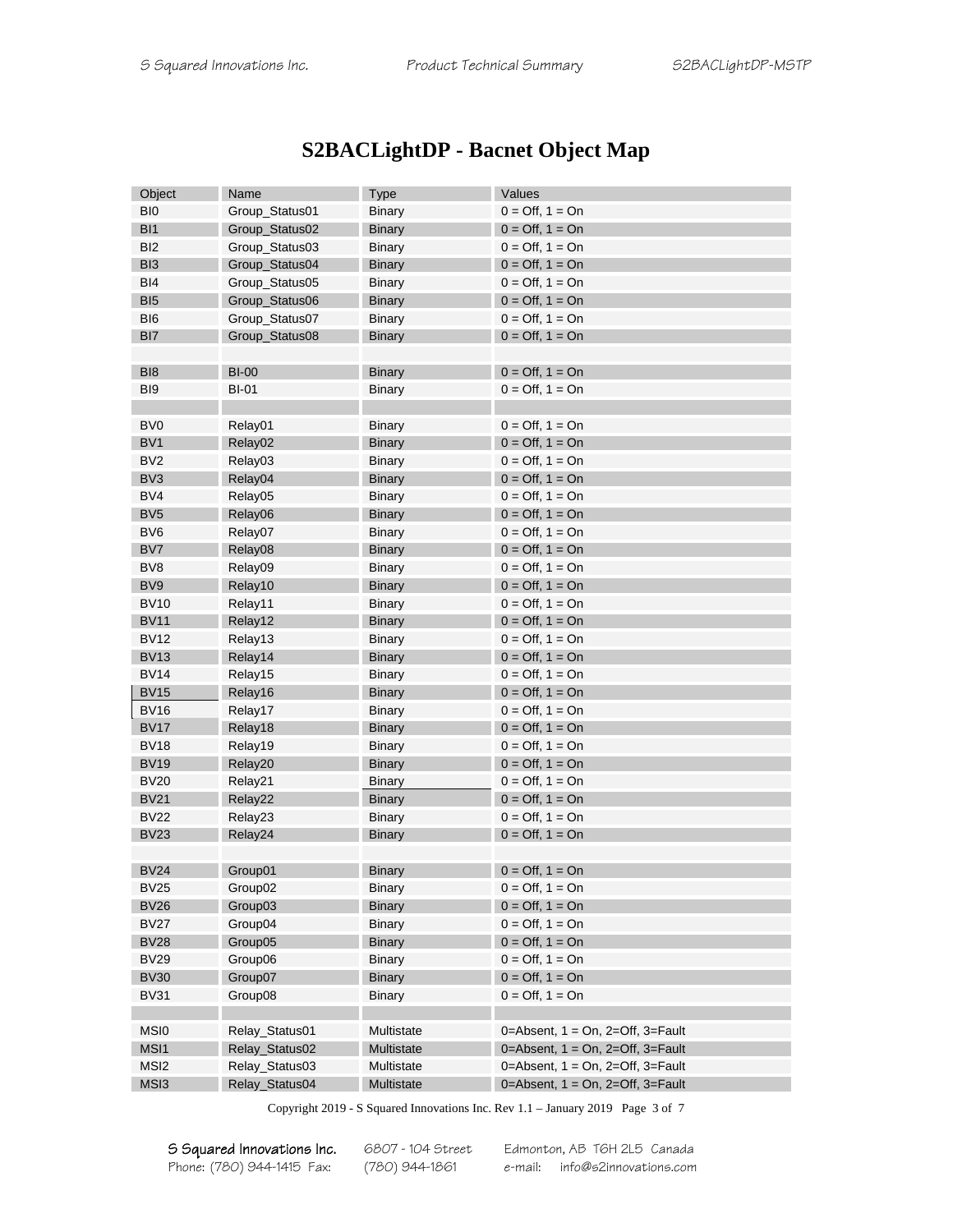| MS <sub>14</sub>  | Relay Status05 | Multistate        | 0=Absent, $1 = On$ , $2=Off$ , $3=Pault$ |
|-------------------|----------------|-------------------|------------------------------------------|
| MS <sub>15</sub>  | Relay Status06 | Multistate        | 0=Absent, $1 = On$ , $2=Off$ , $3=Full$  |
| MS <sub>16</sub>  | Relay_Status07 | Multistate        | 0=Absent, $1 = On$ , $2=Off$ , $3=Pault$ |
| MSI <sub>7</sub>  | Relay Status08 | Multistate        | 0=Absent, $1 = On$ , $2=Off$ , $3=Pault$ |
| MS <sub>18</sub>  | Relay Status09 | Multistate        | 0=Absent, $1 = On$ , $2=Off$ , $3=Pault$ |
| MS <sub>19</sub>  | Relay Status10 | Multistate        | 0=Absent, $1 = On$ , $2=Off$ , $3=Pault$ |
| MSI <sub>10</sub> | Relay Status11 | Multistate        | 0=Absent, $1 = On$ , $2=Off$ , $3=Pault$ |
| <b>MSI11</b>      | Relay Status12 | Multistate        | 0=Absent, $1 = On$ , $2=Off$ , $3=Pault$ |
| <b>MSI12</b>      | Relay Status13 | Multistate        | 0=Absent, $1 = On$ , $2=Off$ , $3=Full$  |
| <b>MSI13</b>      | Relay Status14 | Multistate        | 0=Absent, $1 = On$ , $2=Off$ , $3=Pault$ |
| MSI <sub>14</sub> | Relay Status15 | Multistate        | 0=Absent, $1 = On$ , $2=Off$ , $3=Pault$ |
| <b>MSI15</b>      | Relay Status16 | Multistate        | 0=Absent, $1 = On$ , $2=Off$ , $3=Pault$ |
| MSI <sub>16</sub> | Relay Status17 | Multistate        | 0=Absent, $1 = On$ , $2=Off$ , $3=Full$  |
| MSI <sub>17</sub> | Relay Status18 | Multistate        | 0=Absent, $1 = On$ , $2=Off$ , $3=Pault$ |
| <b>MSI18</b>      | Relay Status19 | Multistate        | 0=Absent, $1 = On$ , $2=Off$ , $3=Pault$ |
| <b>MSI19</b>      | Relay Status20 | Multistate        | 0=Absent, $1 = On$ , $2=Off$ , $3=Pault$ |
| <b>MSI20</b>      | Relay Status21 | Multistate        | 0=Absent, $1 = On$ , $2=Off$ , $3=Pault$ |
| <b>MSI21</b>      | Relay_Status22 | Multistate        | 0=Absent, $1 = On$ , $2=Off$ , $3=Pault$ |
| MSI <sub>22</sub> | Relay Status23 | Multistate        | 0=Absent, $1 = On$ , $2=Off$ , $3=Pault$ |
| <b>MSI23</b>      | Relay Status24 | <b>Multistate</b> | 0=Absent, $1 = On$ , $2=Off$ , $3=Pault$ |
|                   |                |                   |                                          |

Copyright 2019 - S Squared Innovations Inc. Rev 1.1 – January 2019 Page 4 of 7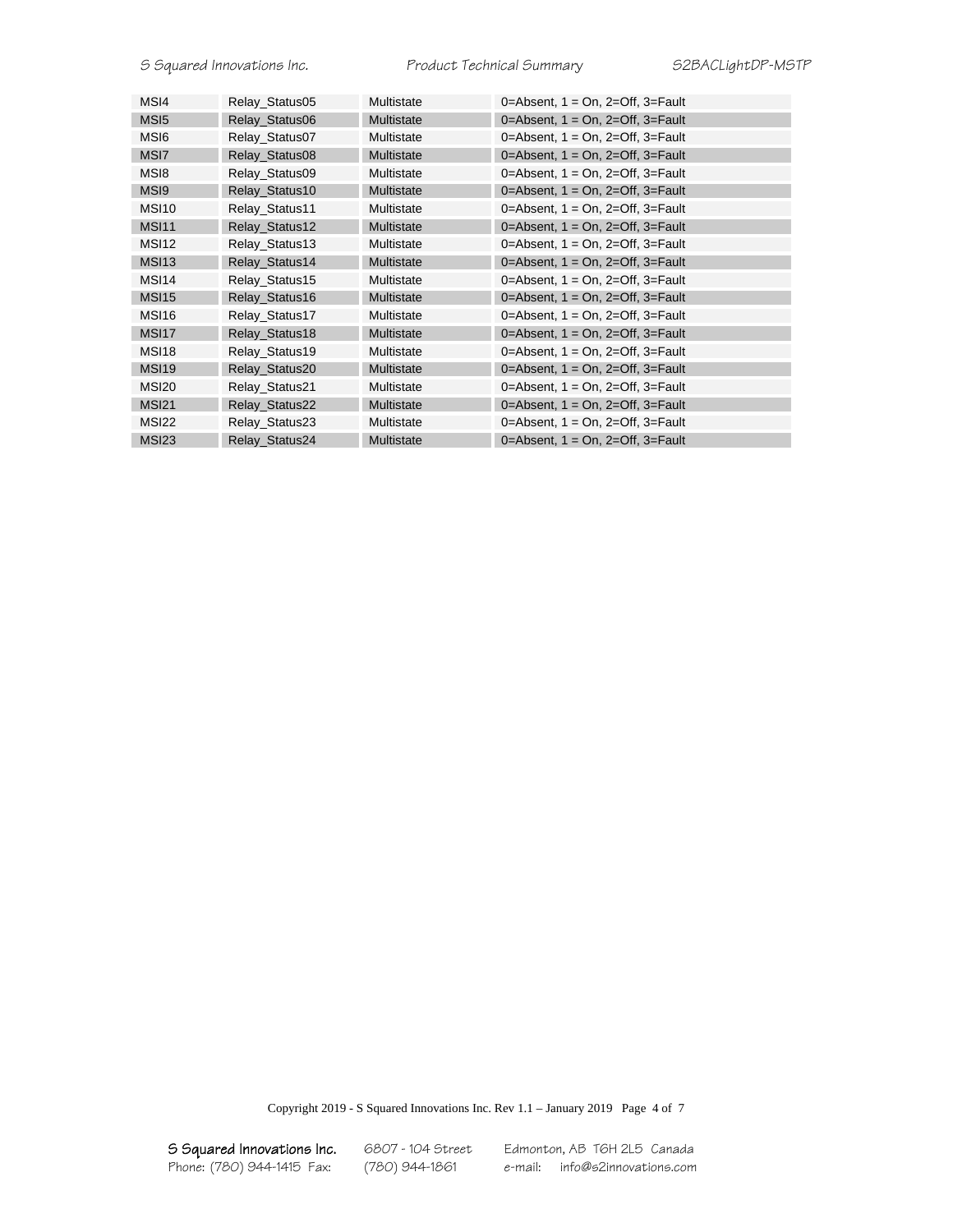

Phone: (780) 944-1415 Fax: (780) 944-1861 e-mail: info@s2innovations.com

S2BACLightDP Rev 1.0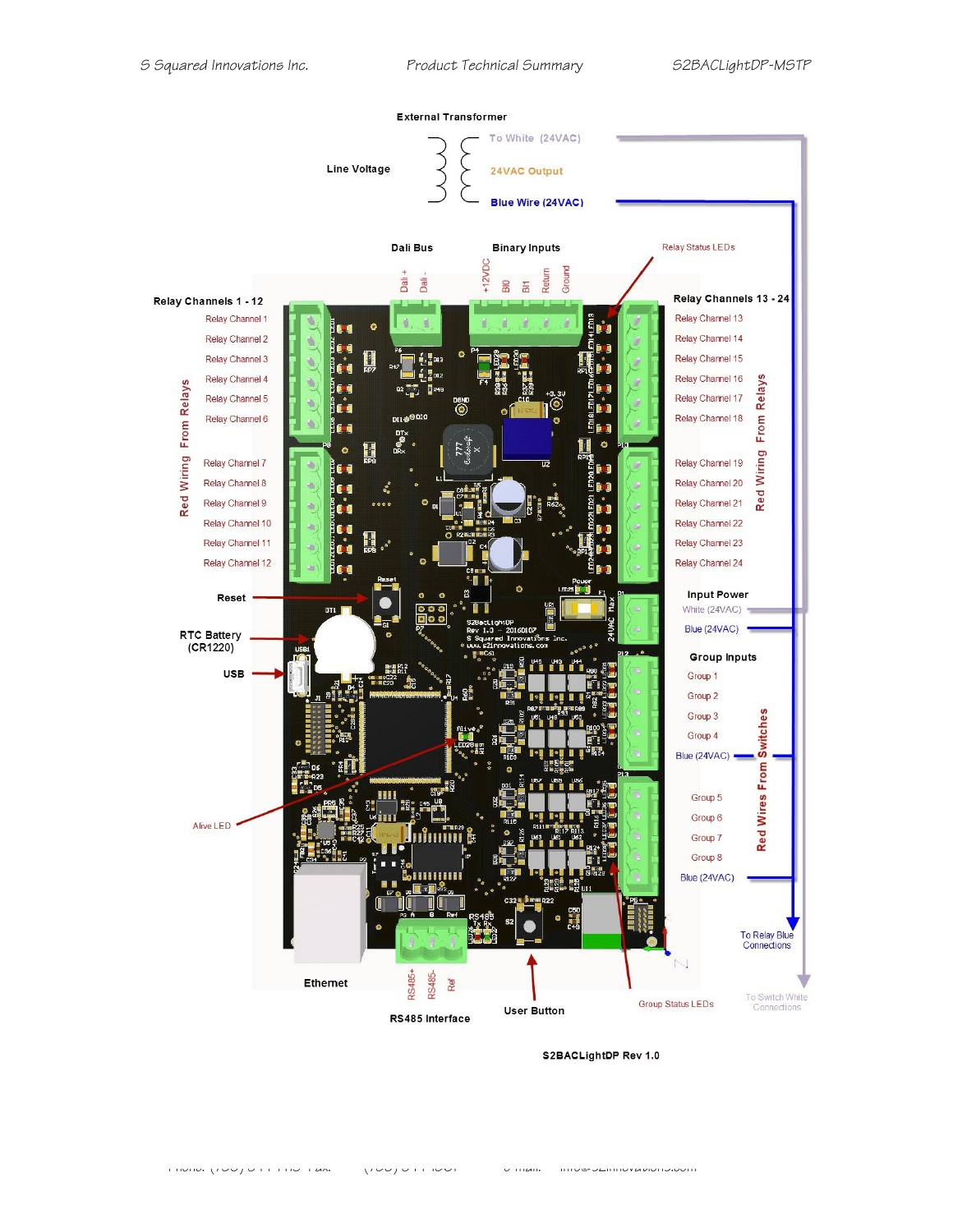#### **On-Board Hardware Binary Inputs**

The two (2) Hardware Binary Inputs are electrical inputs that are configured electrically (e.g. AC or DC Voltage Input) and programmatically to control any number of the twenty-four (24) relay channels. In addition to the inputs there is also a low voltage power output (+12VDC @ 300mA) available on the same connector to power externally connected low voltage sensor devices (e.g. Motion sensors, light level sensor, etc).

| <b>Connector Name</b> | <b>Description</b>             |
|-----------------------|--------------------------------|
| $+12VDC$              | Used to Power External Devices |
| BI0                   | Digital Input                  |
| B <sub>11</sub>       | Digital Input                  |
| Ref                   | Digital Input Reference        |
| Ground                | Power Ground                   |

Be advised that the Electrical configuration will be common to both digital inputs. Both Inputs are rated for a 12/24 V AC/DC, however, they need to be electrically configured based upon the voltage fed into them. Below are some examples:

a. Separately Powered External Device sending a 24VAC Signal(s)

| Connection                        |
|-----------------------------------|
| Not Used / No Connection          |
| Connect to 24VAC Digital Signal 1 |
| Connect to 24VAC Digital Signal 1 |
| Connect to 24VAC Common           |
| Not Used / No Connection          |
|                                   |

b. Separately Powered External Device sending a 12/24 VDC Signal(s)

| <b>Connector Name</b> | Connection                           |
|-----------------------|--------------------------------------|
| $+12VDC$              | Not Used / No Connection             |
| B <sub>IO</sub>       | Connect to 12/24VAC Digital Signal 1 |
| BI1                   | Connect to 12/24VAC Digital Signal21 |
| Ref                   | Connect to 12/24VDC Common           |
| Ground                | Not Used / No Connection             |

c. Separately Powered External Device with Dry Contact Output(s)

| <b>Connector Name</b> | Connection               |
|-----------------------|--------------------------|
| $+12VDC$              | Dry Contact Common       |
| B <sub>I0</sub>       | Dry Contact 1            |
| B <sub>11</sub>       | Dry Contact 1            |
| Ref                   | <b>Connect to Ground</b> |
| Ground                | Connect to Ref           |

d. Locally Powered External Device with Dry Contact Output(s)

| <b>Connector Name</b> | Connection                             |
|-----------------------|----------------------------------------|
| $+12VDC$              | External device and Dry Contact Common |
| B <sub>I0</sub>       | Dry Contact 1                          |
| B <sub>11</sub>       | Dry Contact 1                          |
| Ref                   | Connect to Ground                      |
| Ground                | Connect to Ref                         |

Copyright 2019 - S Squared Innovations Inc. Rev 1.1 – January 2019 Page 6 of 7